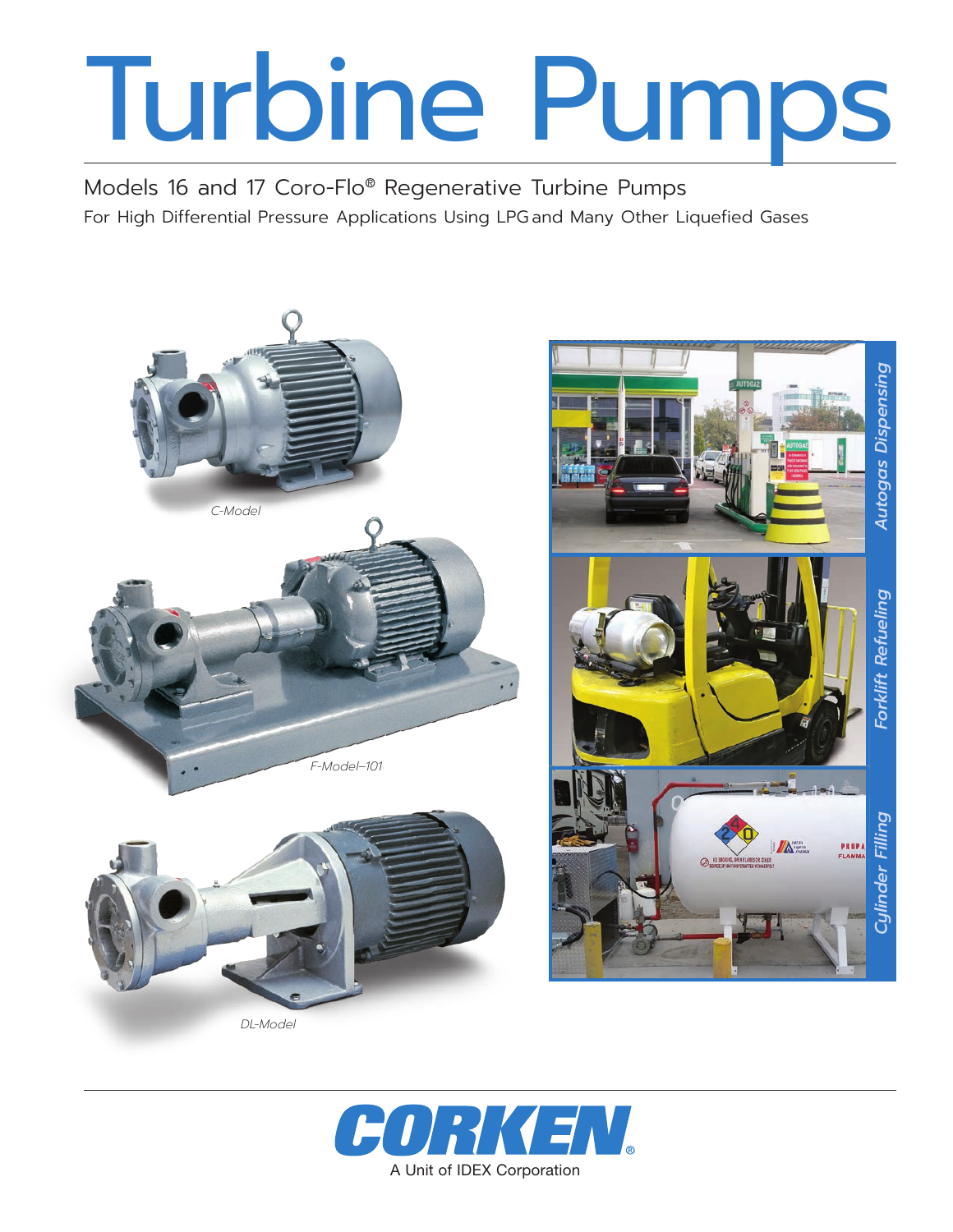# Features and Specifications

# Smooth, quiet design…

Models 16 and 17 Coro-Flo® turbine pumps are designed for LPG, NH3, and other light liquids and are ideal for lowcapacity, high-head pumping applications. Since the impeller is the only moving part, the Coro-Flo® is extremely quiet and free of vibration and pulsation. Additionally, the impeller is free-floating so there is no contact with the pump case or head. This design feature offers smooth continuous flow and years of trouble-free service.

# Simple to service…

The Coro-Flo® is designed for simplicity of inspection and service. With just the cover removed, the impeller and seal can be serviced without disturbing the piping system. The balanced mechanical seal comes with its own sleeve; together they provide extremely reliable service.

# Suitable for many applications…

All Coro-Flo® turbine pumps are listed by Underwriters' Laboratories, Inc. for use in LP-Gas and anhydrous ammonia service. Although the Coro-Flo® was originally developed to fill propane cylinders, its highly versatile design found its way into many other liquefied gases such as  $NH_3$ ,  $CO_2$ ,  $SO_2$ , and refrigerants. Other applications include autogas dispensing, forklift refueling, vaporizer feed, aerosol filling systems, boiler feed, and moving condensate.

# Nozzle Rotation...

OUT OUT

The pump nozzles may be rotated into four different positions, 90 degrees apart, if desired.

#### **CORKEN** OUT IN  $-\epsilon$ 90° **CORKEN** IN OUT 180°  $\sim$  IN 1270°  $\sim$ KEN **III** T. OUT 90° IN  $\blacksquare$ **OUT**  $180^\circ$  IN  $1270^\circ$

Approximately 20% more flow than major competitors...

### Typical Applications

- Autogas Dispensing
- Cylinder Filling
- Forklift Refueling
- Vaporizer Feed
- Aerosol Propellant

# For Thin Liquids & Liquefied Gases

• Gasoline • Solvents • Propylene • Pentane

• Foam Blowing Agents

- Propane
- Butane
- Ammonia
- Refrigerants
- Sulfur Dioxide
- Carbon Dioxide

# Specifications

| Specifications                   | Models 16 and 17                                                                                          |
|----------------------------------|-----------------------------------------------------------------------------------------------------------|
| Inlet                            | 1-1/4" NPT                                                                                                |
|                                  | 1-1/2" ANSI 300 lb. (optional)                                                                            |
|                                  | 1" NPT                                                                                                    |
| Outlet                           | 1" ANSI 300 lb. (optional)                                                                                |
| Rotation                         | Clockwise only (from driven end)                                                                          |
| Maximum RPM                      | 3,600                                                                                                     |
| Maximum working pressure         | 400 psig (27.6 Bar)                                                                                       |
| Maximum differential<br>pressure | 200 psig (13.8 Bar)                                                                                       |
| Temperature range °F (°C)        | -25 to 225 (-32 to 107)                                                                                   |
| Maximum viscosity                | $400$ ssu                                                                                                 |
| Case/Cover                       | Ductile iron ASTM A536                                                                                    |
| Impeller material options        | Bronze (standard), 303 stainless<br>steel, ductile iron                                                   |
| Shaft material options           | Stressproof steel (standard),<br>416 stainless steel                                                      |
| O-ring material options          | Buna-N standard. Ethylene-<br>propylene, Kalrez®1, Neoprene®1,<br>PTFE, and Viton <sup>®1</sup> optional. |
| Seal sleeve material<br>options  | Aluminum (standard),<br>416 stainless steel                                                               |
| Seal seat material               | Silicon carbide                                                                                           |
| Seal housing material<br>options | Cadmium plated steel (standard),<br>416 stainless steel                                                   |

*<sup>1</sup> Registered trademark of the DuPont Company.*

2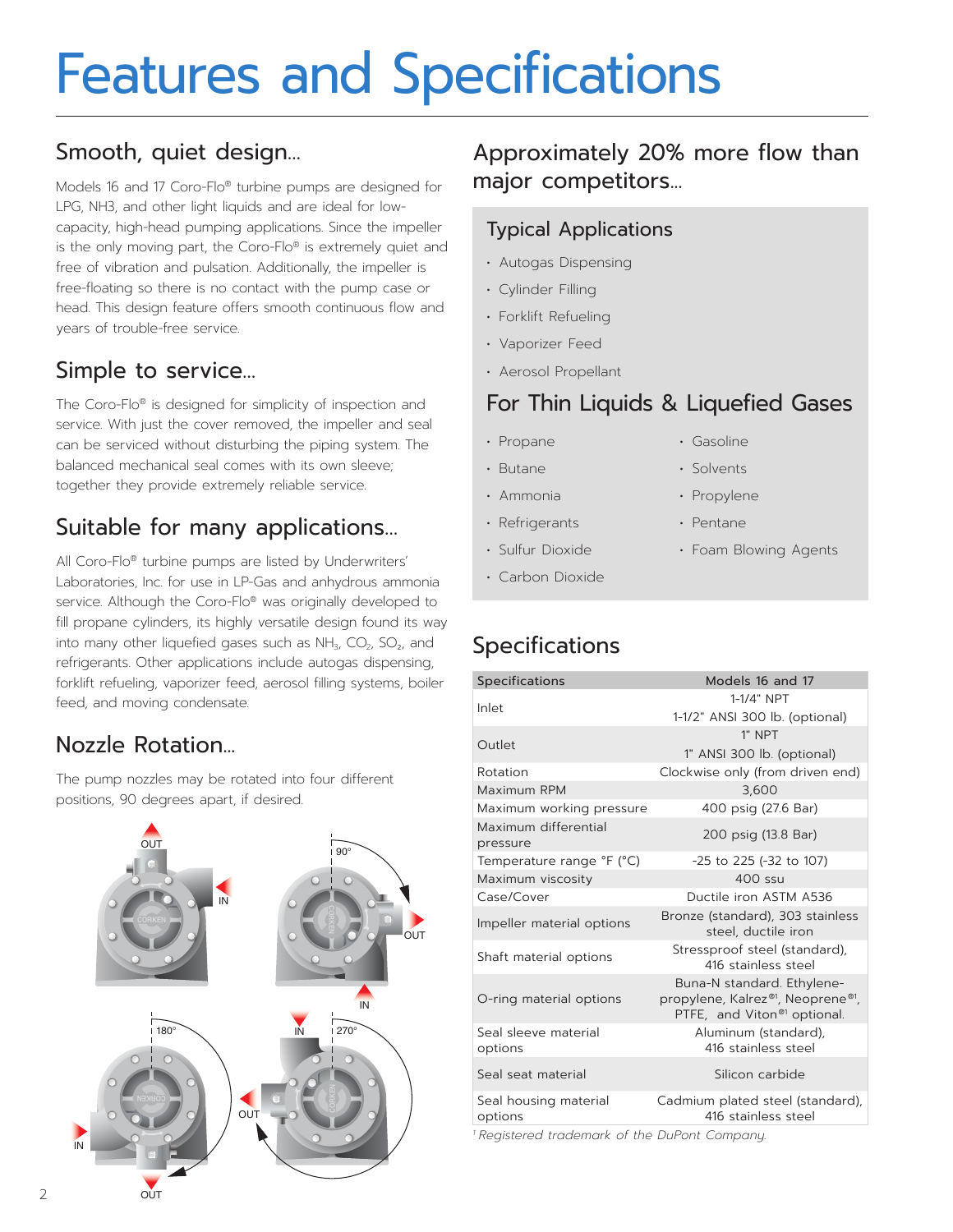# Performance



*Curves shown are based on 100% propane from an above ground installation.*